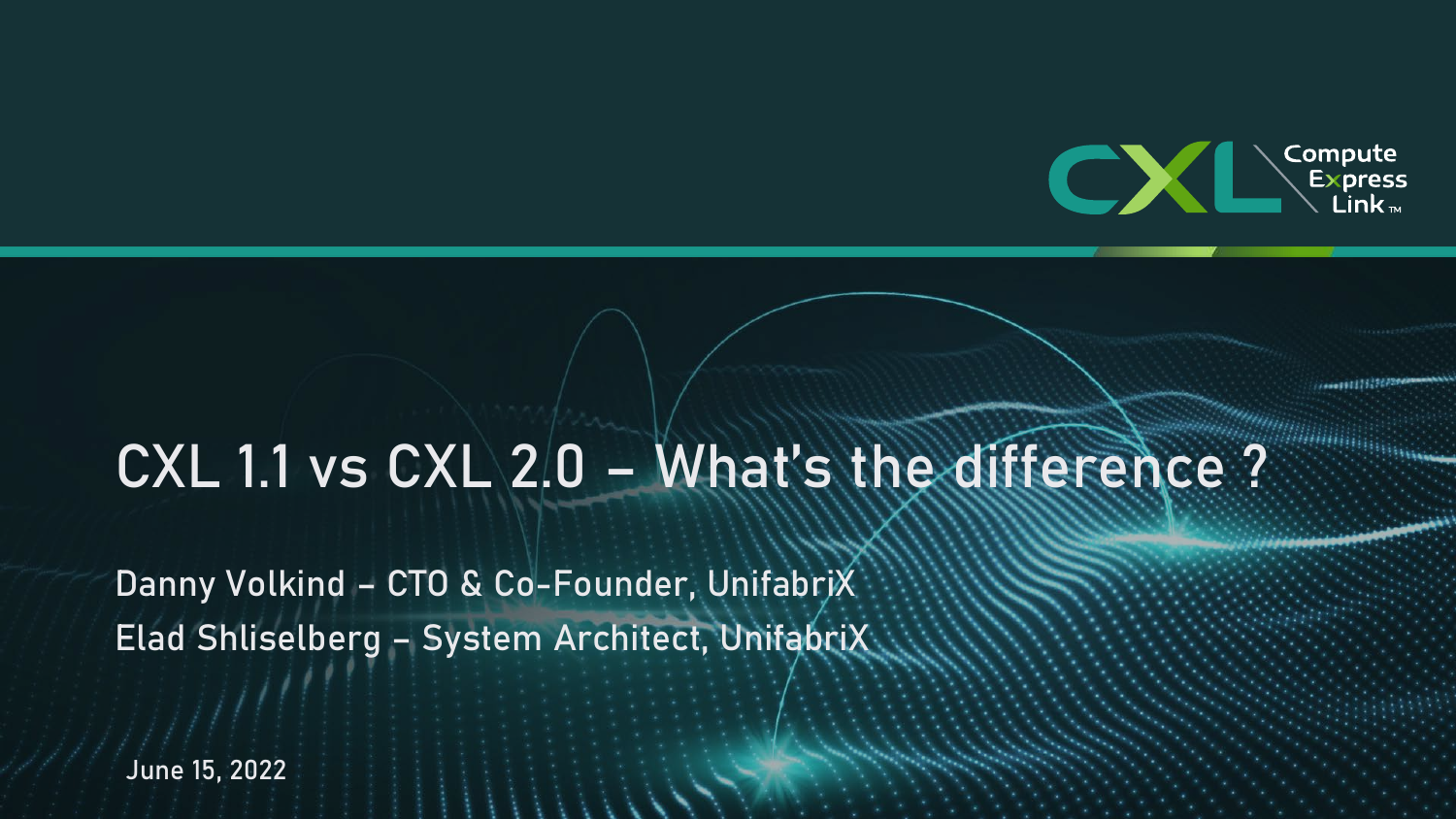

### Agenda

- A (brief) Introduction to CXL
- CXL 2.0 highlights
- New in CXL 2.0:
	- Switches
	- Fabric Manager
	- Logical Devices
	- Telemetry & Load Management
	- Hot-plug
	- Security
	- Interleaving (if time permits)
- Topics not covered
- Wrap-up.

Annual 1111111129

**Summary Commerce**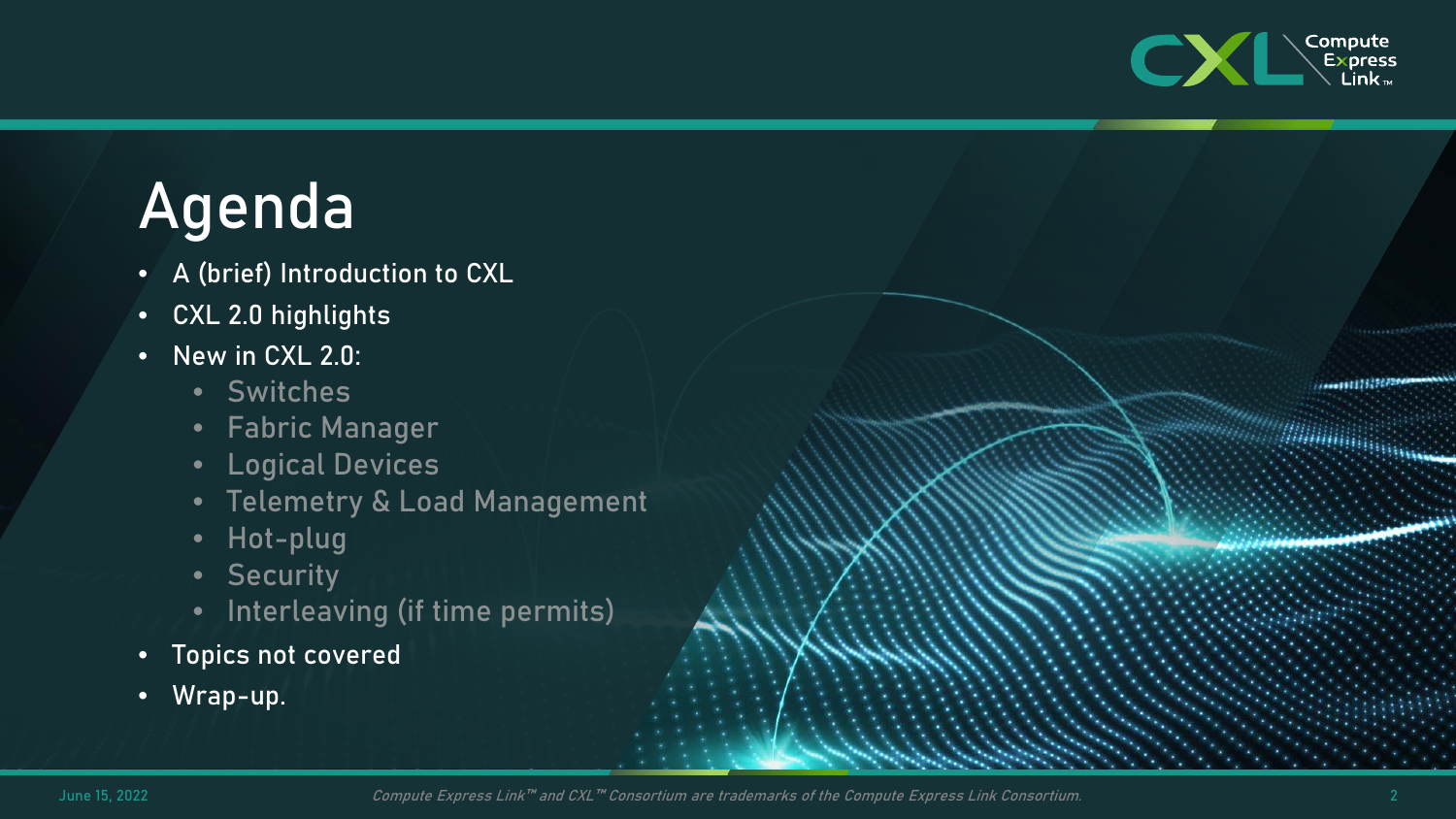## References

### • Documents

- Compute Express Link™ (CXL™) 1.1 Specification
- CXL™ 2.0 Specification
- CXL<sup>™</sup> 2.0 ECN
- PCI Express® (PCIe®) Base Specification Revision 5.0
- Unified Extendible Firmware Interface (UEFI) Specification
- CXL Consortium Webinars

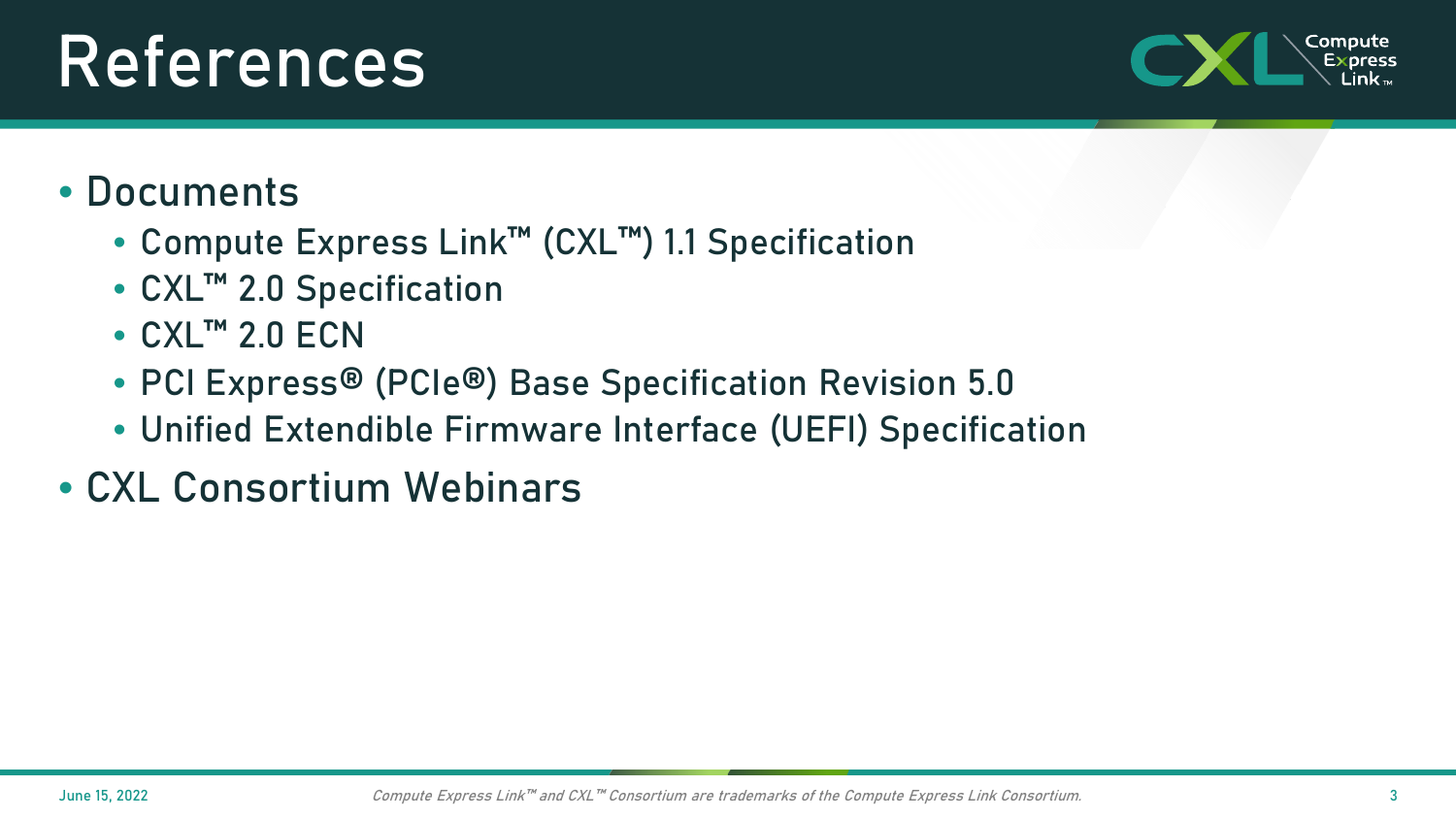### CXL – A Revolution in Computer Architecture



- A unified bus enabling a standard way of connecting to the IO, caching and memory sub-systems.
	- Wide industry support and adoption.
- Leverages PCI Express® (PCIe®)
	- Runs on top of a PCIe PHY (Gen5 down to Gen3 in degraded mode).
- Optimized for high-rates and low-latency.
- Comprised of three dynamically multiplexed protocols: CXL.IO, CXL.MEM, CXL.CACHE.

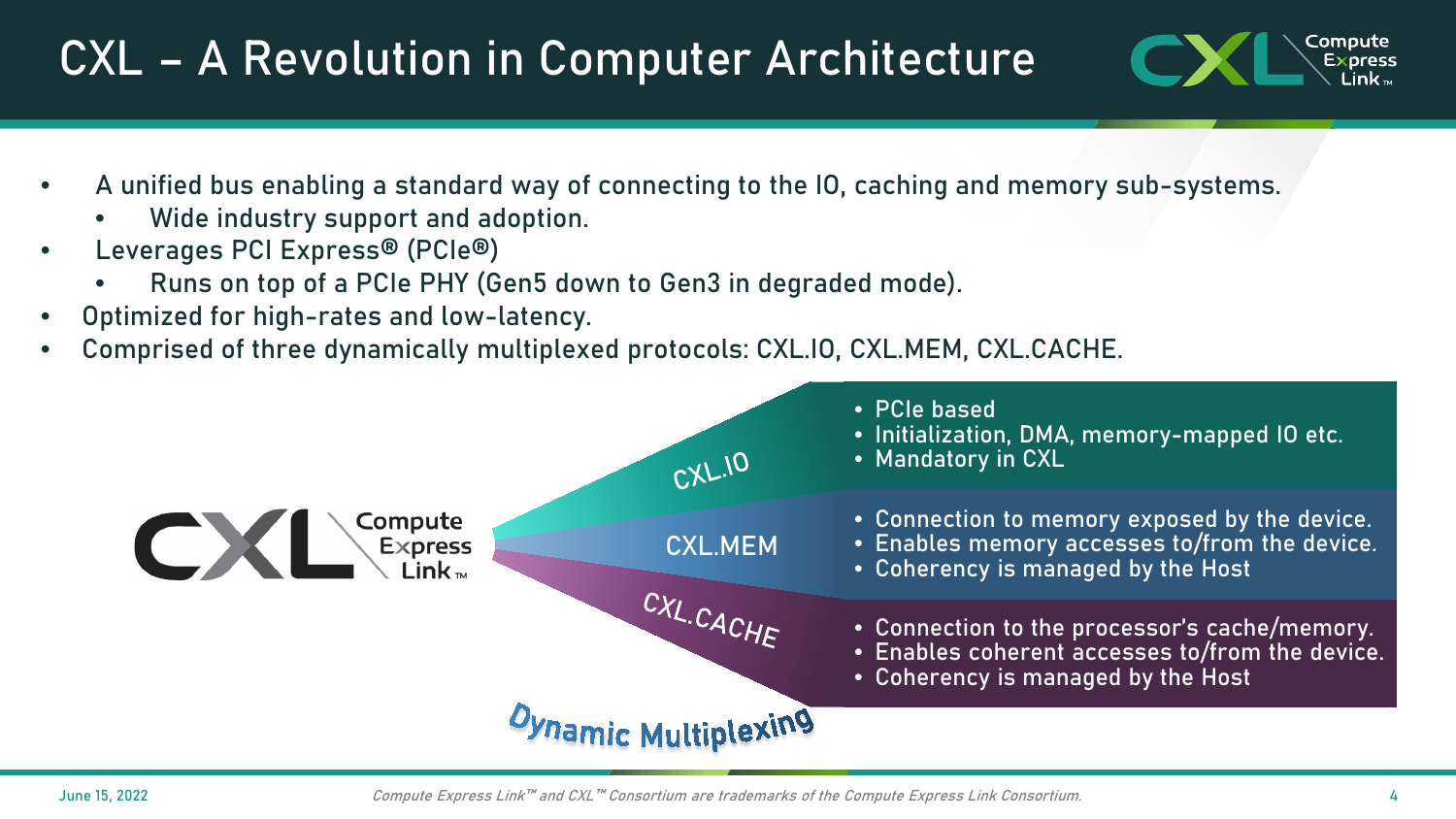### CXL Mx & Match Approach



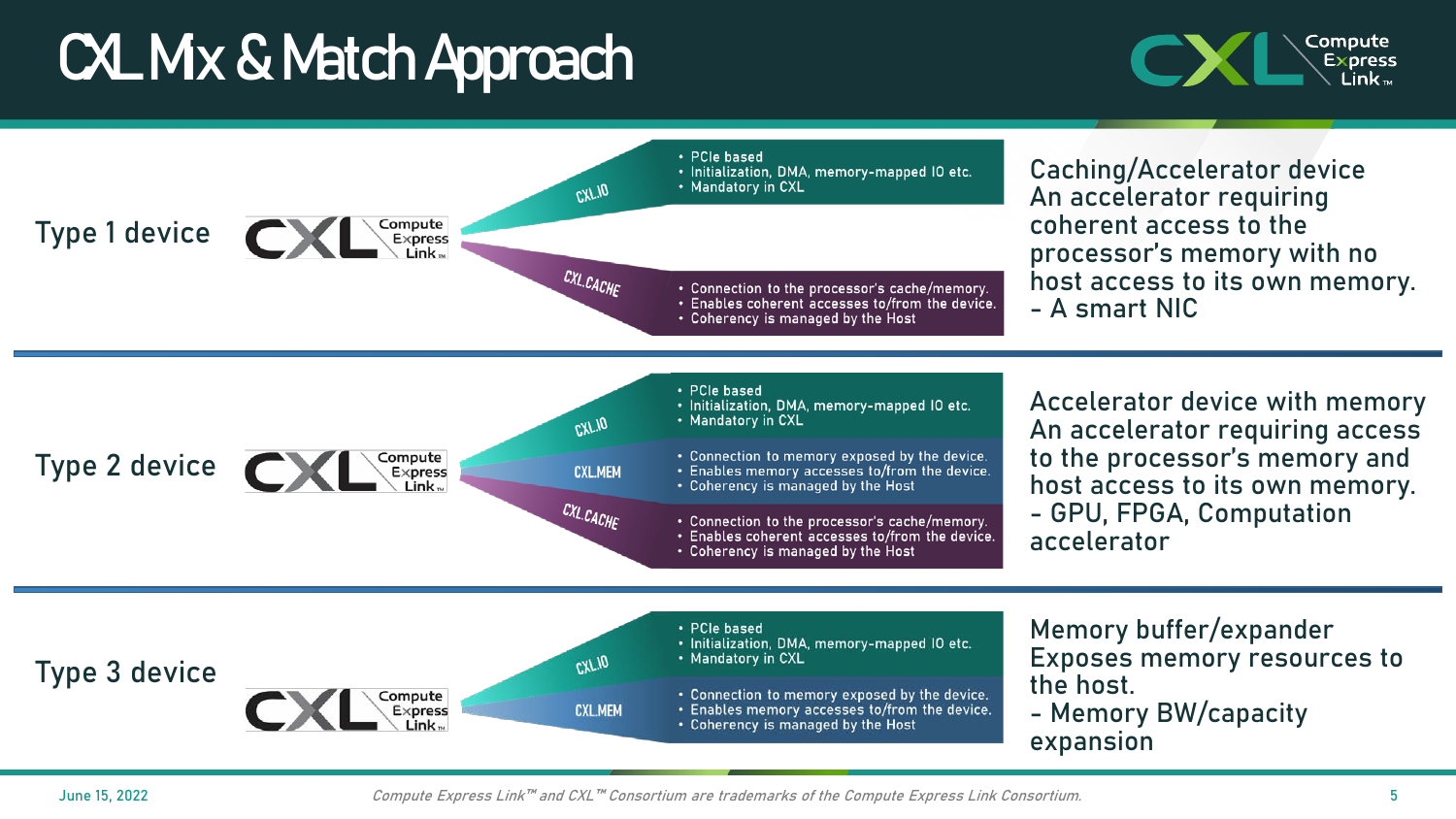# CXL Evolution

### • Timeline

- CXL 1.0 March 2019
- CXL 1.1 Sep 2019
- CXL 2.0 Nov 2020
- CXL 3.0 in the making
- Wide support and adoption: Over 170 industry leading companies have joined the CXL consortium.
- Server CPU products supporting CXL 1.1 publicly announced and are expected by the end of this year.

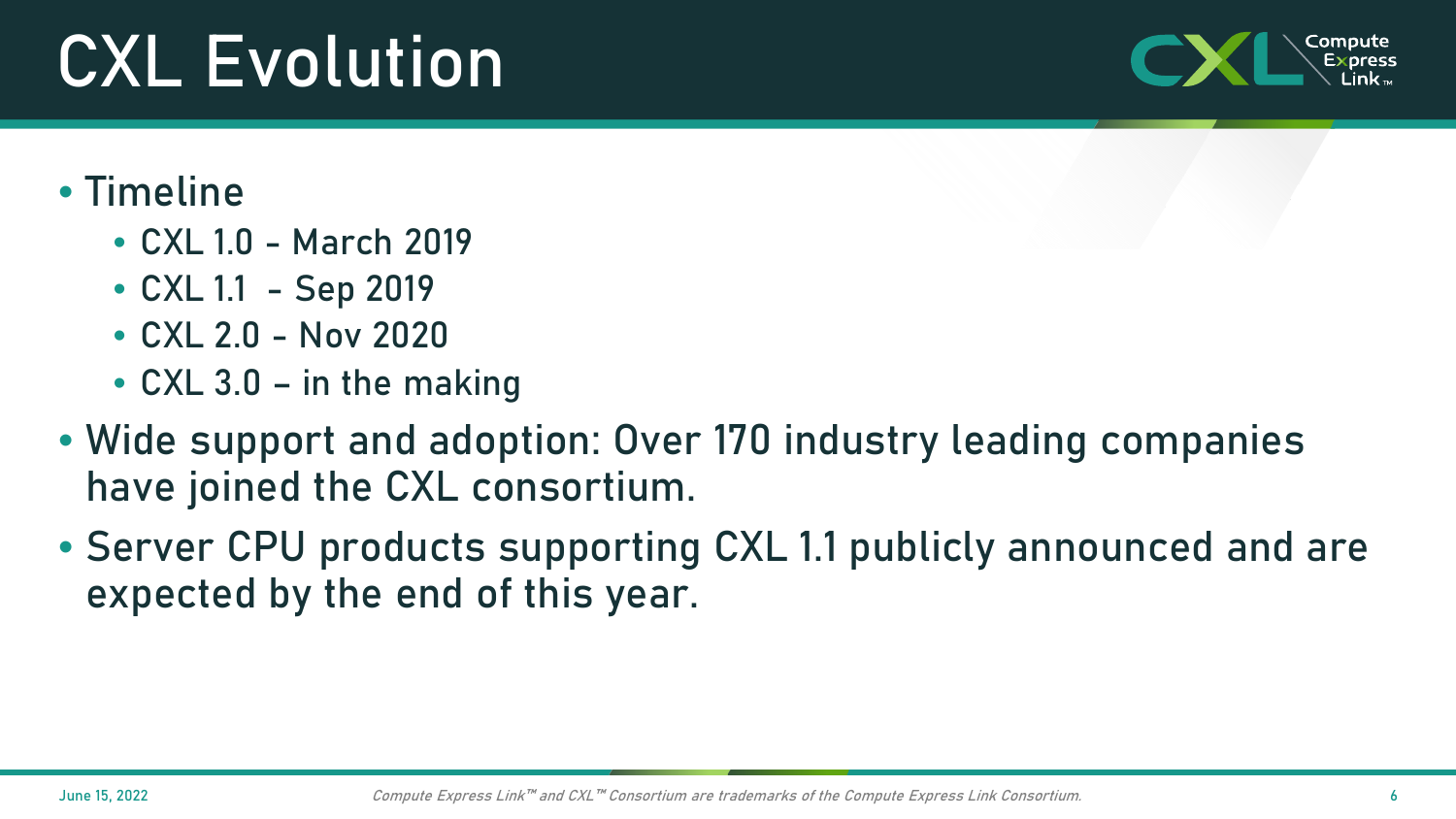# How will it look like?



- A CXL device is detected during the PCIe training sequence exchange (APN mechanism).
- The platform FW produces the System Resource Affinity Table (SRAT) and Heterogeneous Memory Attribute Table (HMAT) – both defined in the UEFI specification.
- Provides the OS information about memory initiators and targets in the system and proximity domains.
- Also includes performance information such as latency and bandwidth

fedora kernel: acpi/hmat: HMAT: Memory Flags:0001 Processor Domain:0 Memory Domain:0 fedora kernel: acpi/hmat: HMAT: Memory Flags:0001 Processor Domain:1 Memory Domain:1 fedora kernel: acpi/hmat: HMAT: Memory Flags:0000 Processor Domain:0 Memory Domain:2 fedora kernel: acpi/hmat: HMAT: Memory Flags:0000 Processor Domain:0 Memory Domain:3

| devuser@zeus.unifabrix.com ~>lsmem -b --output RANGE, SIZE, NODE, ZONES<br><b>RANGE</b> |                             |             | SIZE NODE ZONES |   |          |
|-----------------------------------------------------------------------------------------|-----------------------------|-------------|-----------------|---|----------|
| 0x00000000000000000-0x0000000007fffffff                                                 |                             | 2147483648  |                 | 0 | None     |
| 0x0000000100000000-0x000000107fffffff                                                   |                             | 66571993088 |                 |   | 0 Normal |
| 0x0000001080000000-0x000000247fffffff                                                   |                             | 85899345920 |                 |   | 1 Normal |
| 0x0000002480000000-0x000000a47fffffff 549755813888                                      |                             |             |                 |   | 2 Normal |
| 0x000000a480000000-0x000008a47fffffff 8796093022208                                     |                             |             |                 |   | 3 Normal |
| Memory block size:<br>Total online memory:<br>Total offline memory:                     | 2147483648<br>9500467658752 | 0           |                 |   |          |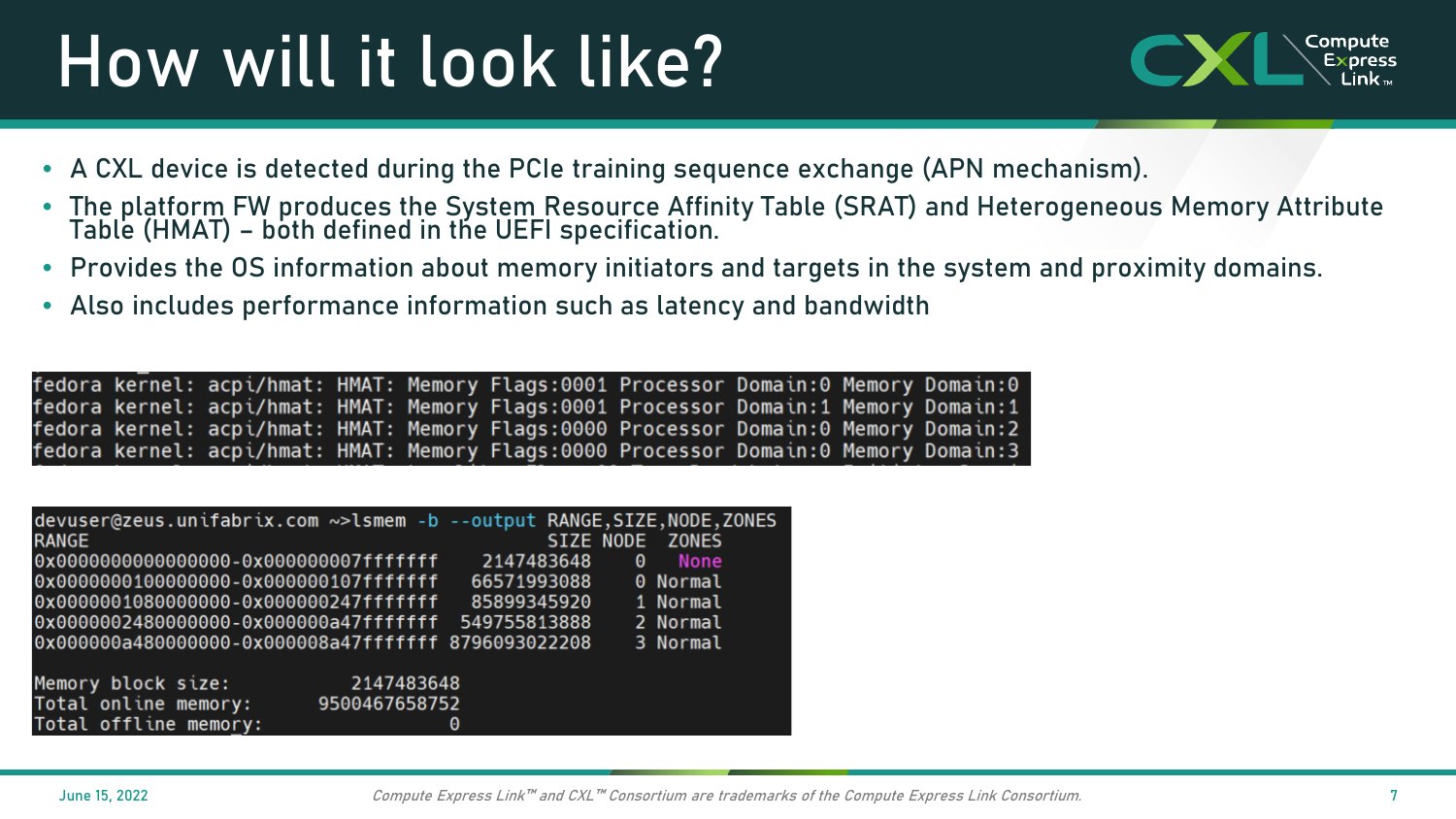# CXL 2.0 Highlights



- Backward compatibility with CXL 1.1
- Fanout enhancement: switching and pooling
- Fabric Management
- Fine-grain resource allocation
- Telemetry and load-management
- Hot-plug support
- Security
- And much more…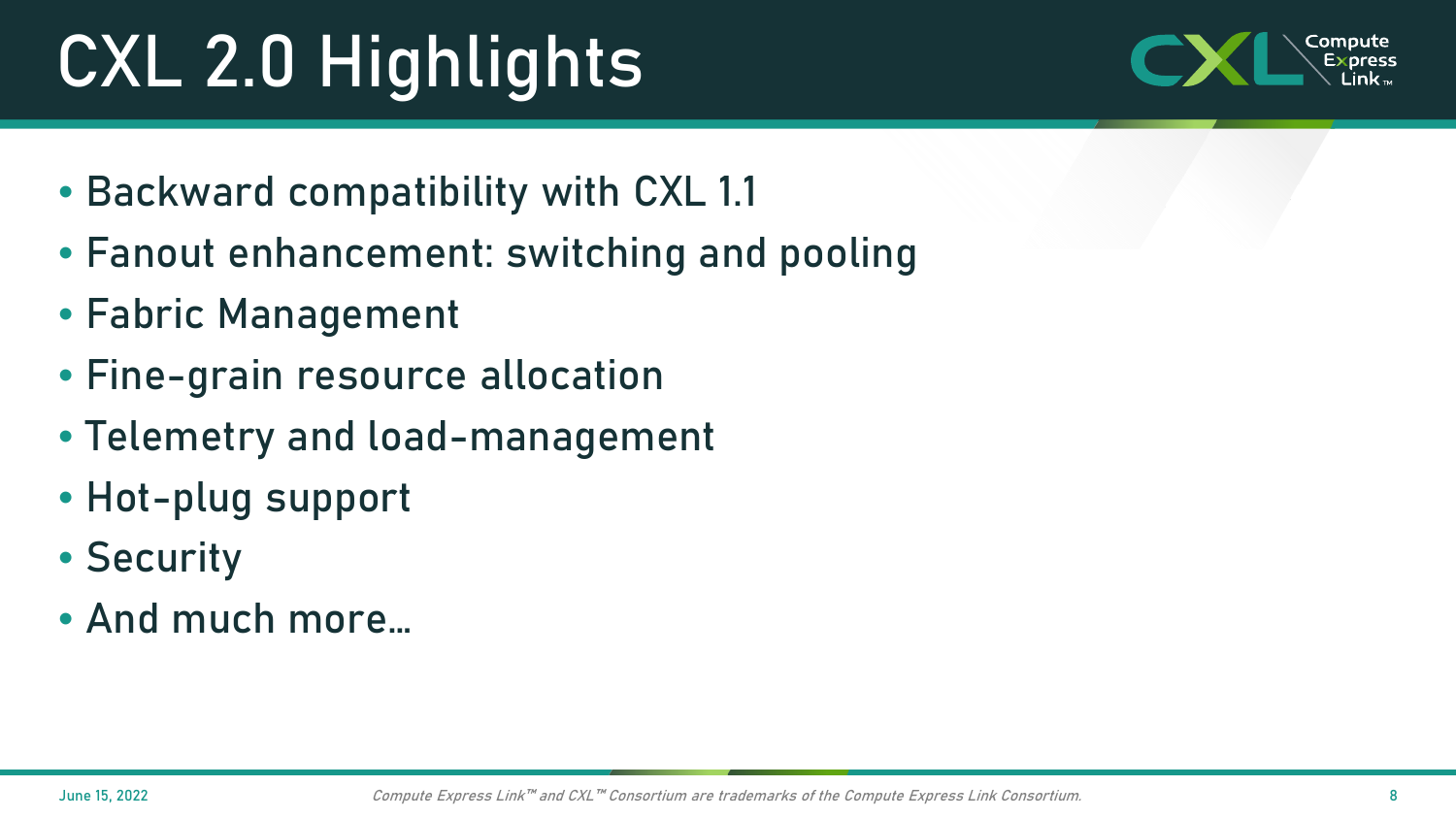

### CXL 2.0 Facilitated Scaling Beyond the Platform

Management Virtual Hierarchies Resource Pooling

**Security** Telemetry Hot Plug

June 15, 2022 *Compute Express Link™ and CXL™ Consortium are trademarks of the Compute Express Link Consortium.* 9

A .... (111111112)

**MANAGER STATE**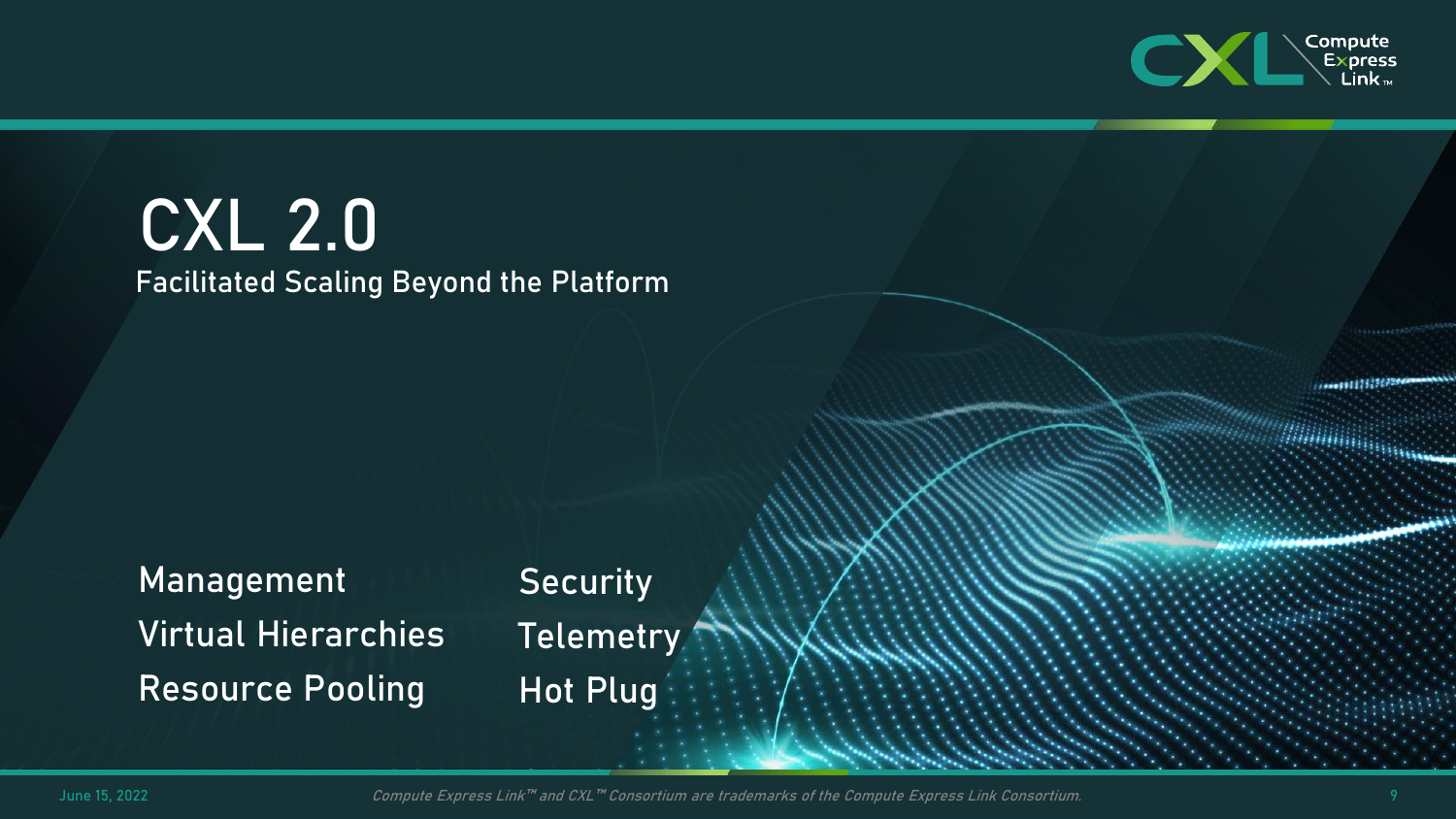## Switches



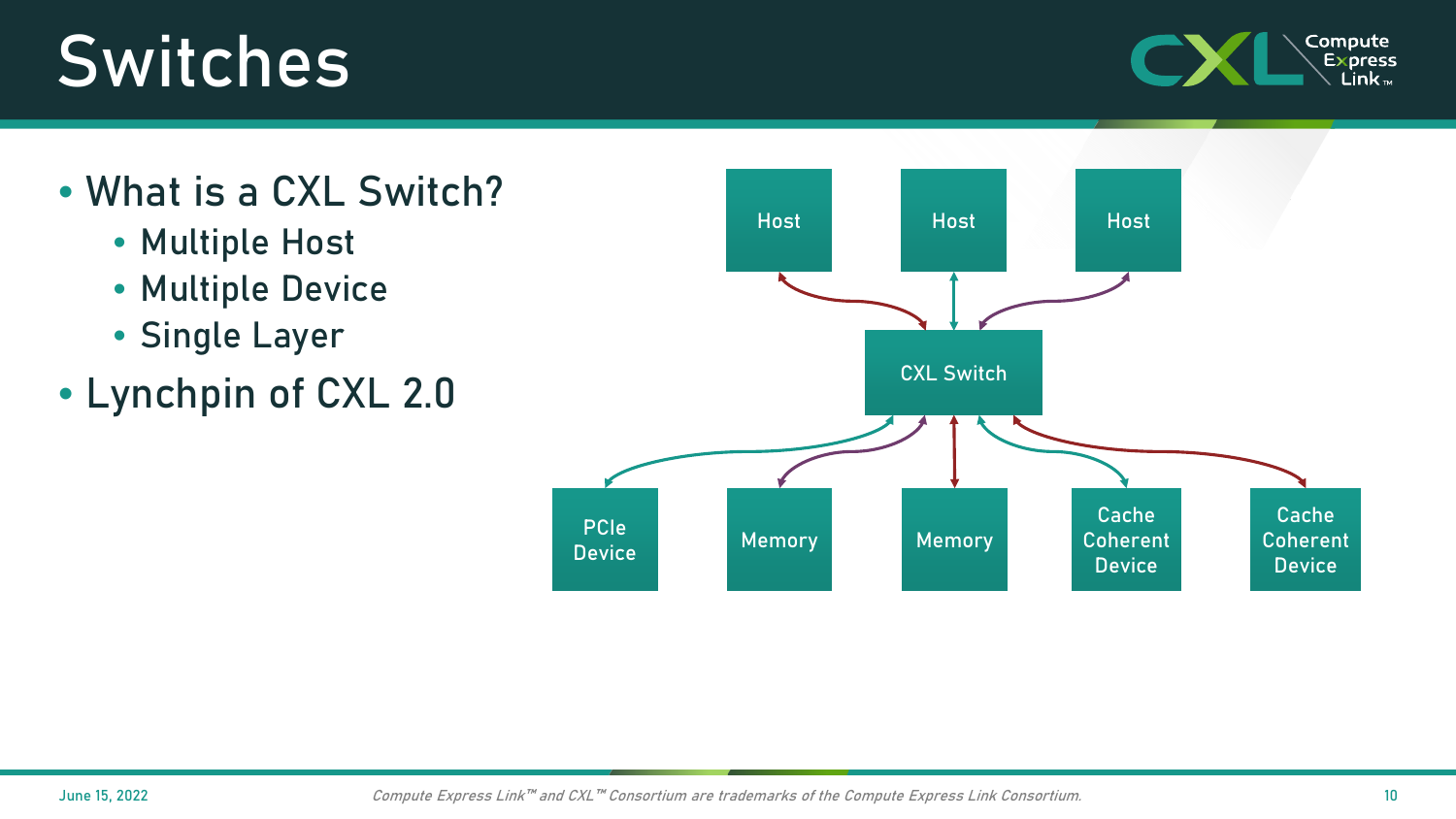### Switches – Hierarchies (VCS) Compute **Express** Link $_{\textrm{\tiny{TM}}}$

- Fine-grained resource allocation
- Virtual CXL Switch (VCS)
- Resource and host isolation

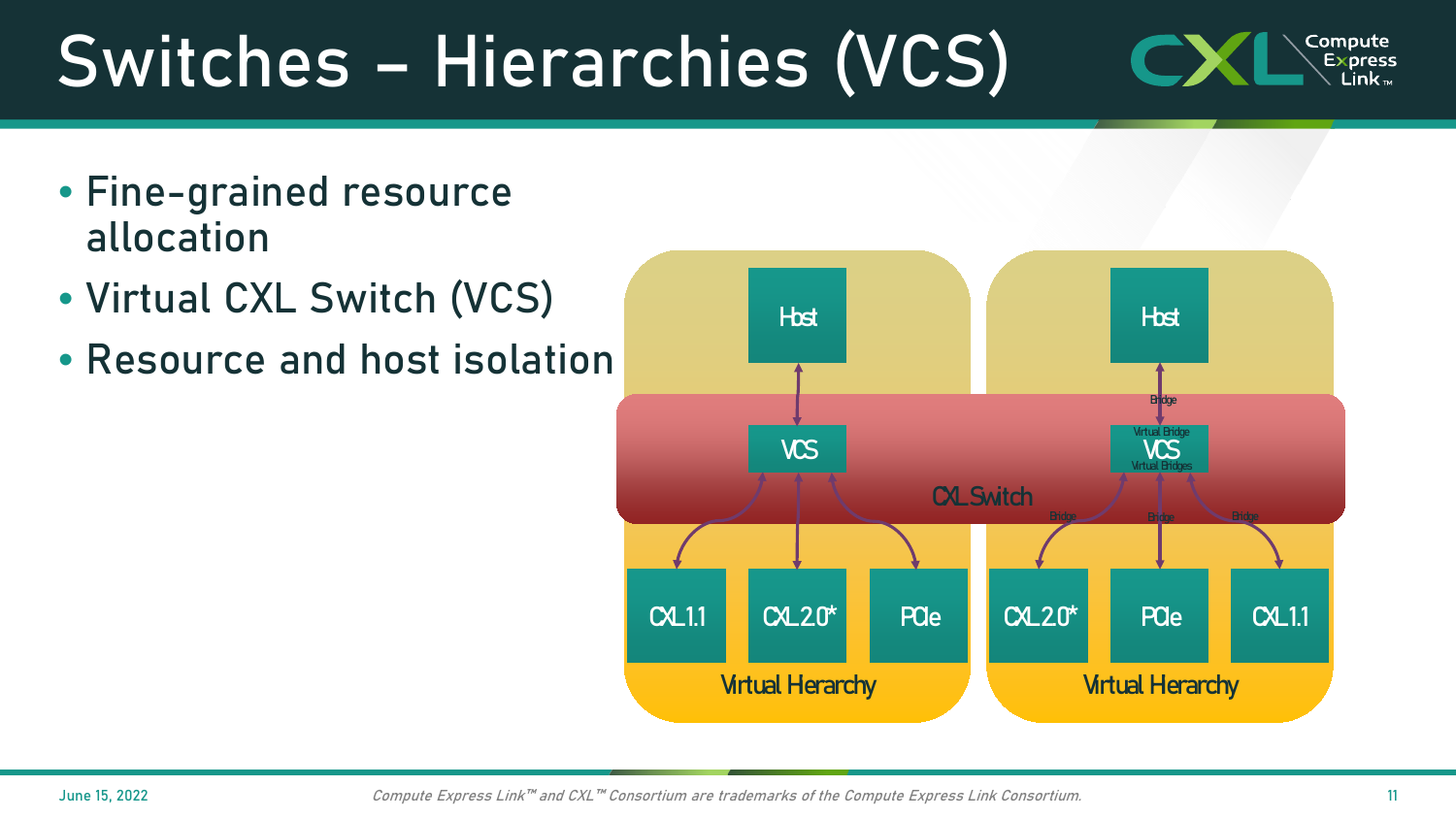# Fabric Management

- Central Manager
- Unified management API
- Enumerates System
- Centralized Control per switch
- Can be anything!
	- On board BMC
	- External controller
	- Centralized controller



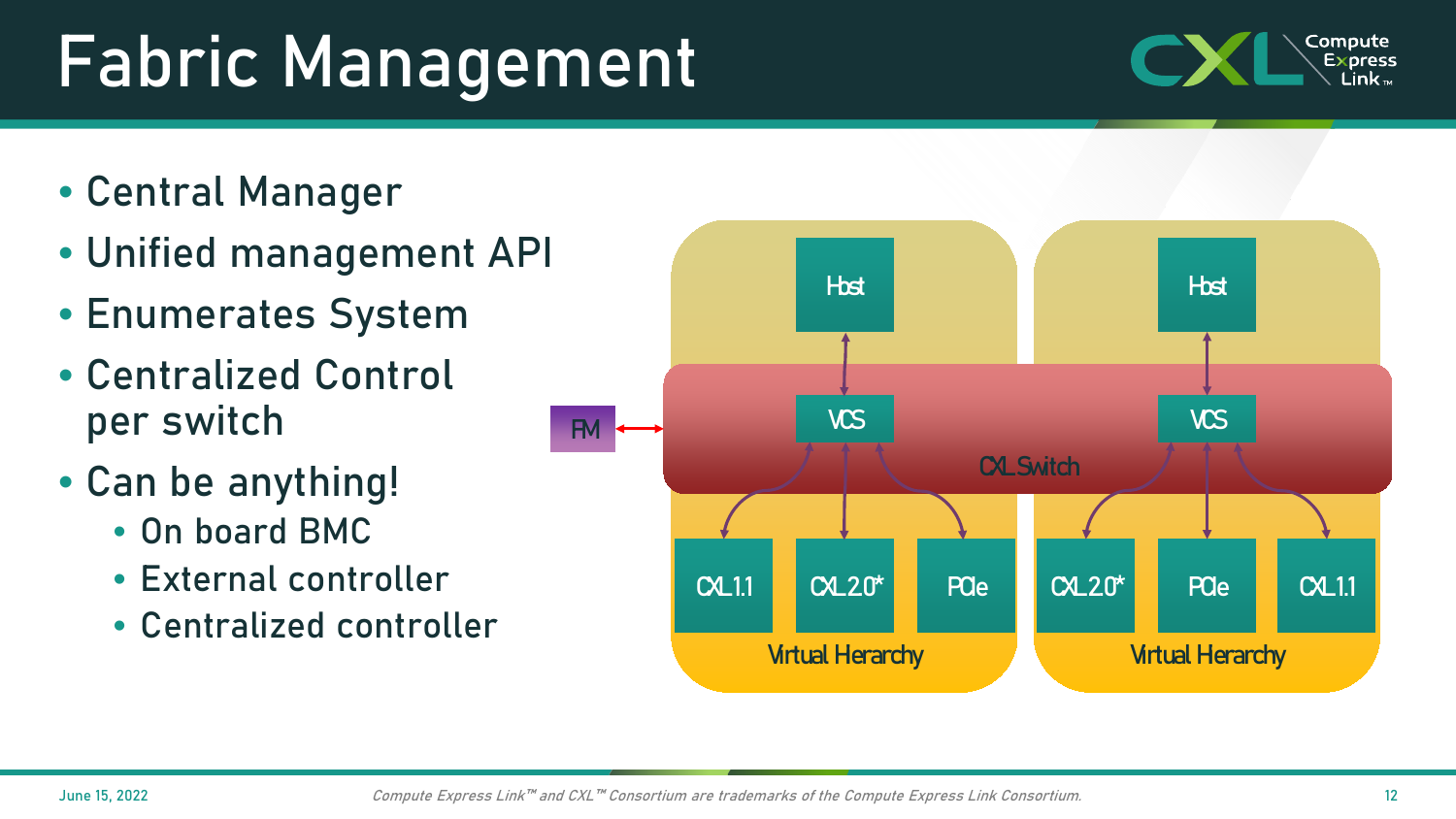June 15, 2022 Compute Express Link™ and CXL™ Consortium are trademarks of the Compute Express Link Consortium.

# Logical Devices (LD)

- Multi-headed Device (1.1)
	- Multiple host connections
	- Single physical device
- Logical Device (LD)
	- Resides in single virtual hierarchy
	- Functional Interface
- Single Logical Device (SLD)
- What is an MLD?
	- Allows splitting and management of identifiable resources across multiple hosts



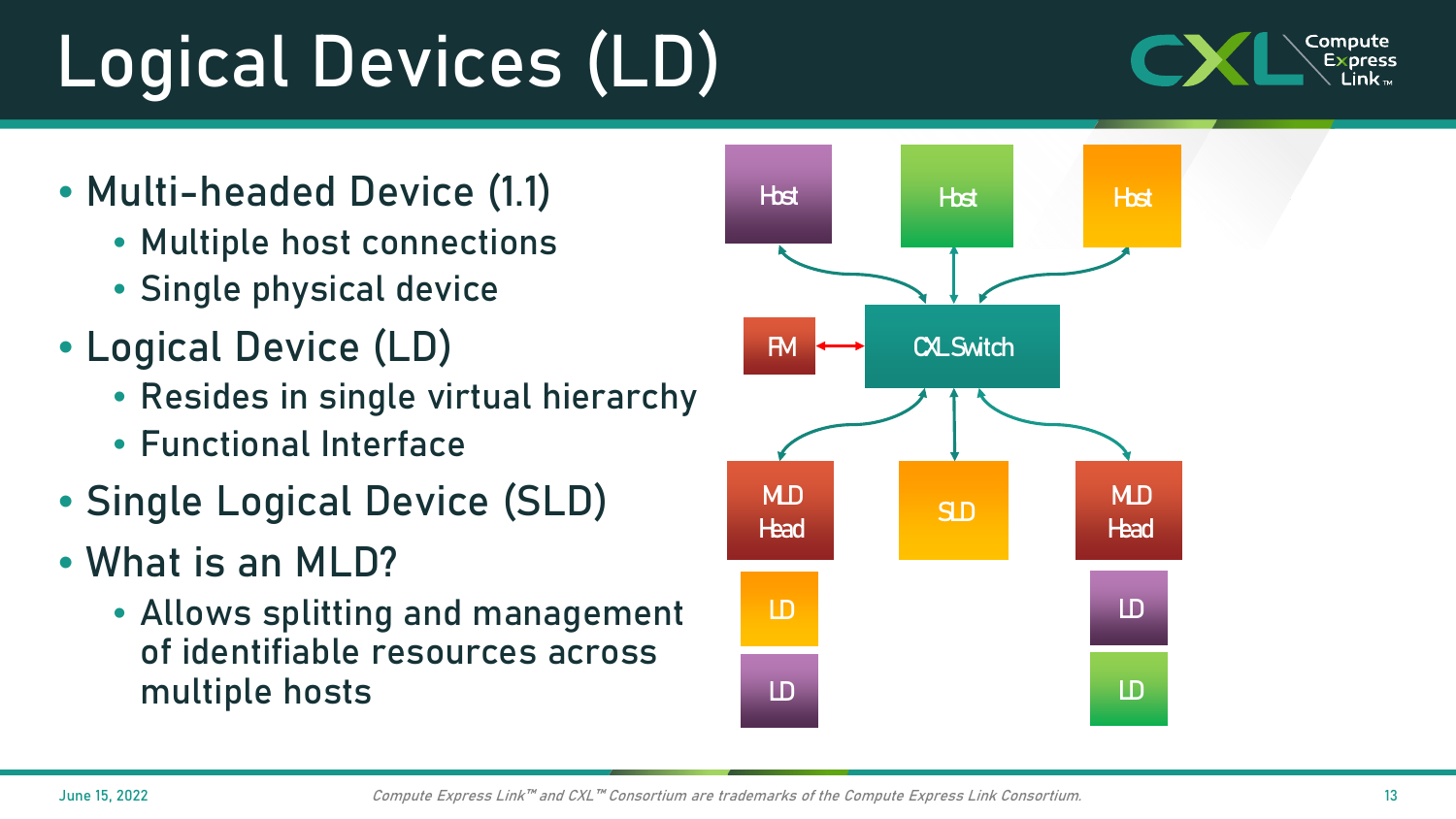June 15, 2022 Compute Express Link™ and CXL™ Consortium are trademarks of the Compute Express Link Consortium.

## Multi-Logic Device (MLD)

- Switch oriented
	- Managed by Fabric Manager
- MLD can be split between virtual hierarchies
- Logical Device ID (LDID)
- Up to 16 T3 LDs per MLD



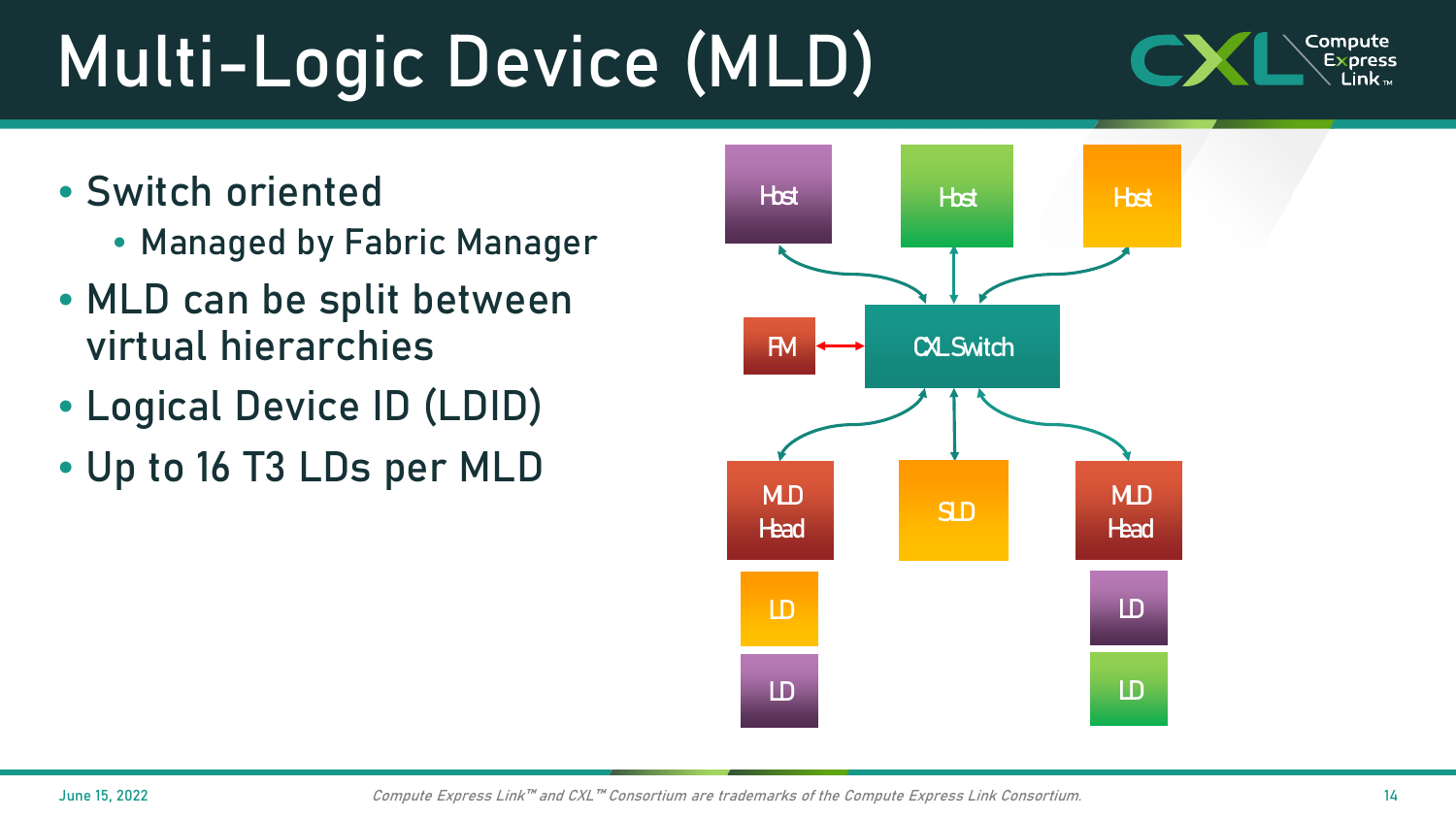## QoS Telemetry + Load Management

- Embedded in memory transactions
- Real-time load telemetry
- Run-time calibration



Compute **Express** Link $_{\textrm{\tiny{TM}}}$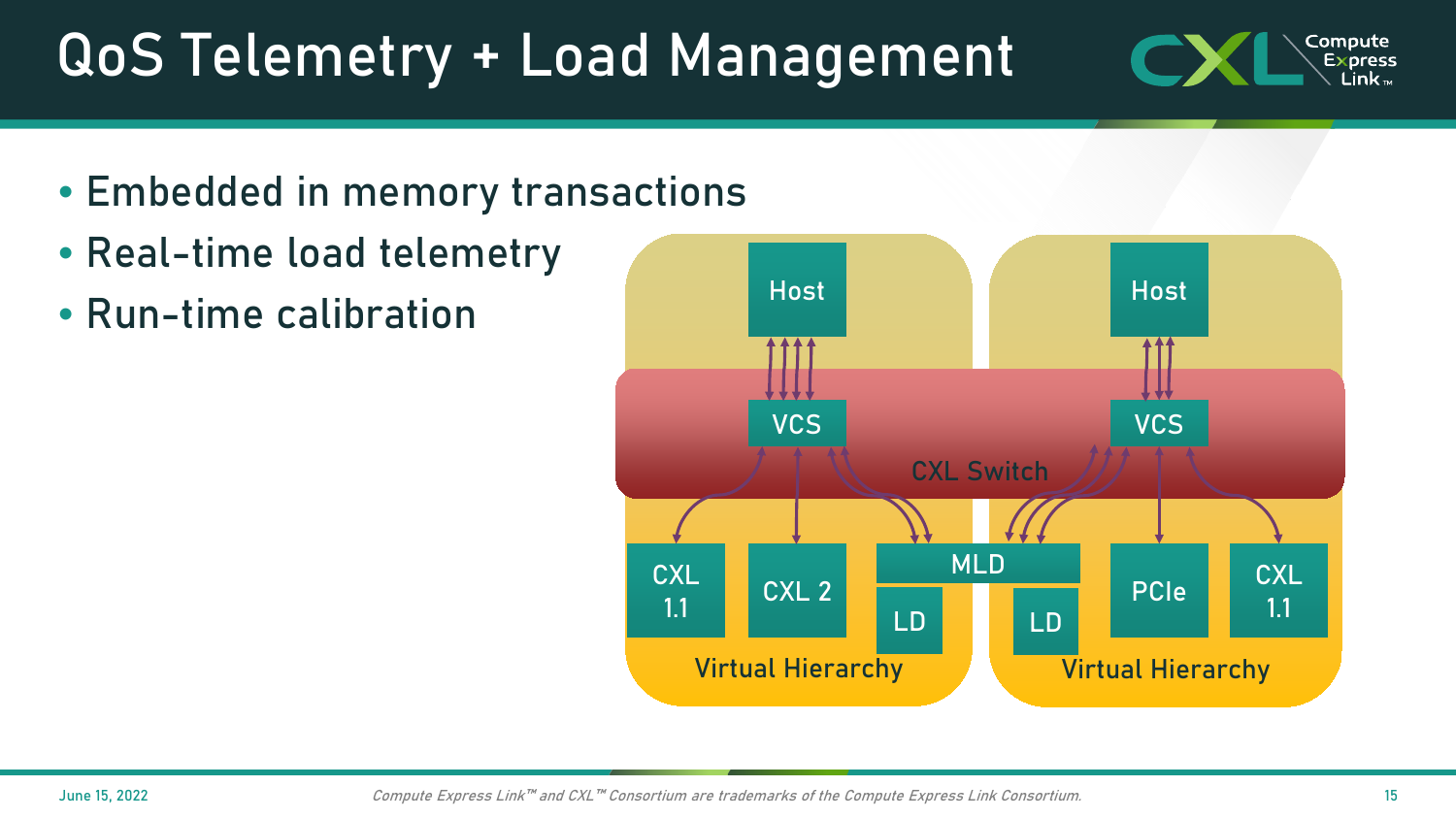# Hot Plug



### • Hot Add

- Managed Hot Removal
	- GPF Global Persistent Flush
- Management
	- Down Stream ports
	- Fabric Management
		- Allocation
		- MLDs

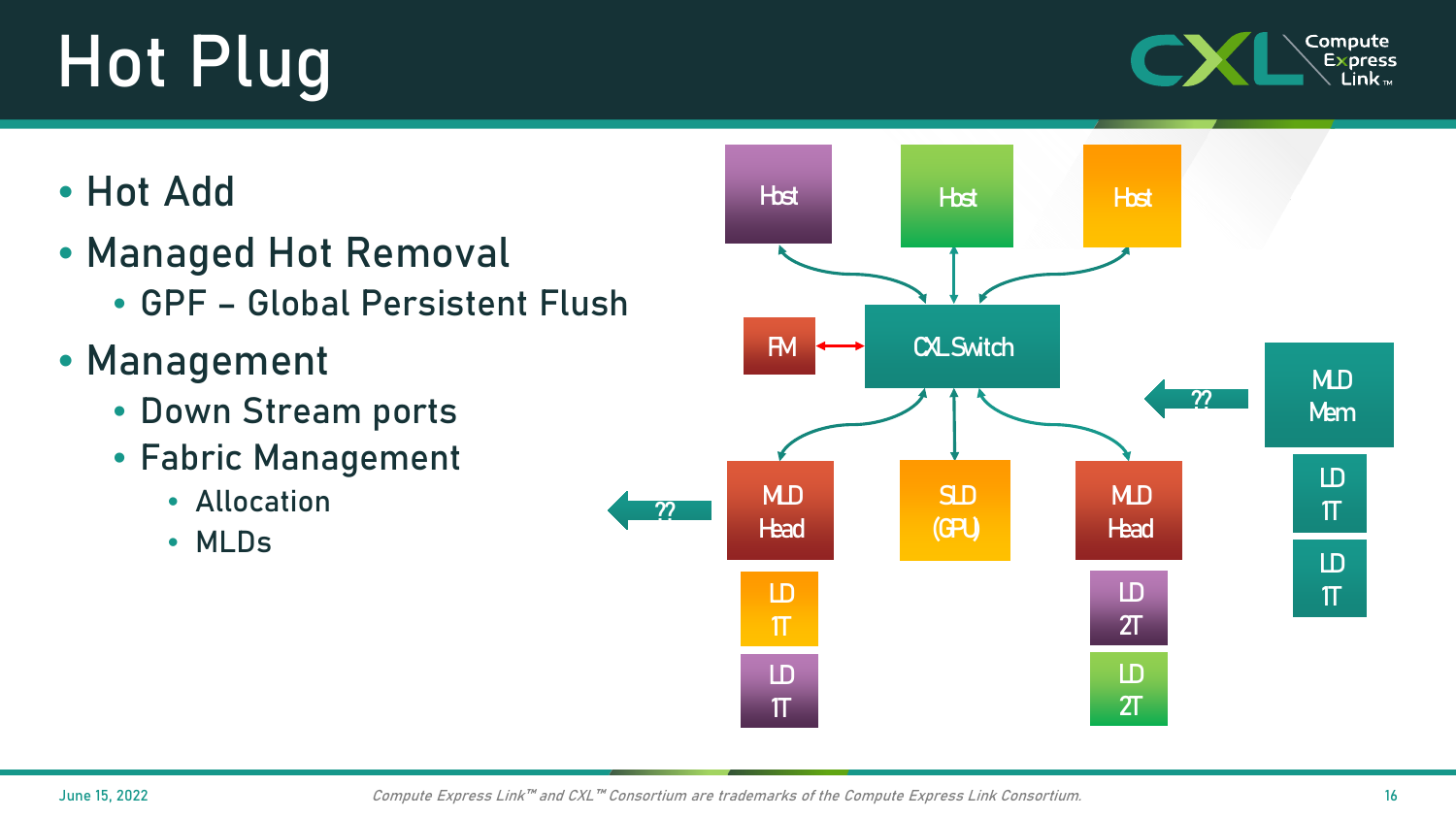# **Security**



- DMTF Security Protocol and Data Model (SPDM) PCIe IDE ECN
- Certificates that can be verified
- Asymmetric Handshake, Symmetric Encryption
	- EC-DSA
	- AES-GCM
		- Integrated MAC for data verification
		- Skid Mode for lower latency
- Link Level or Selective stream protection
	- CXL.IO vs CXL.CacheMem
	- Point to Point

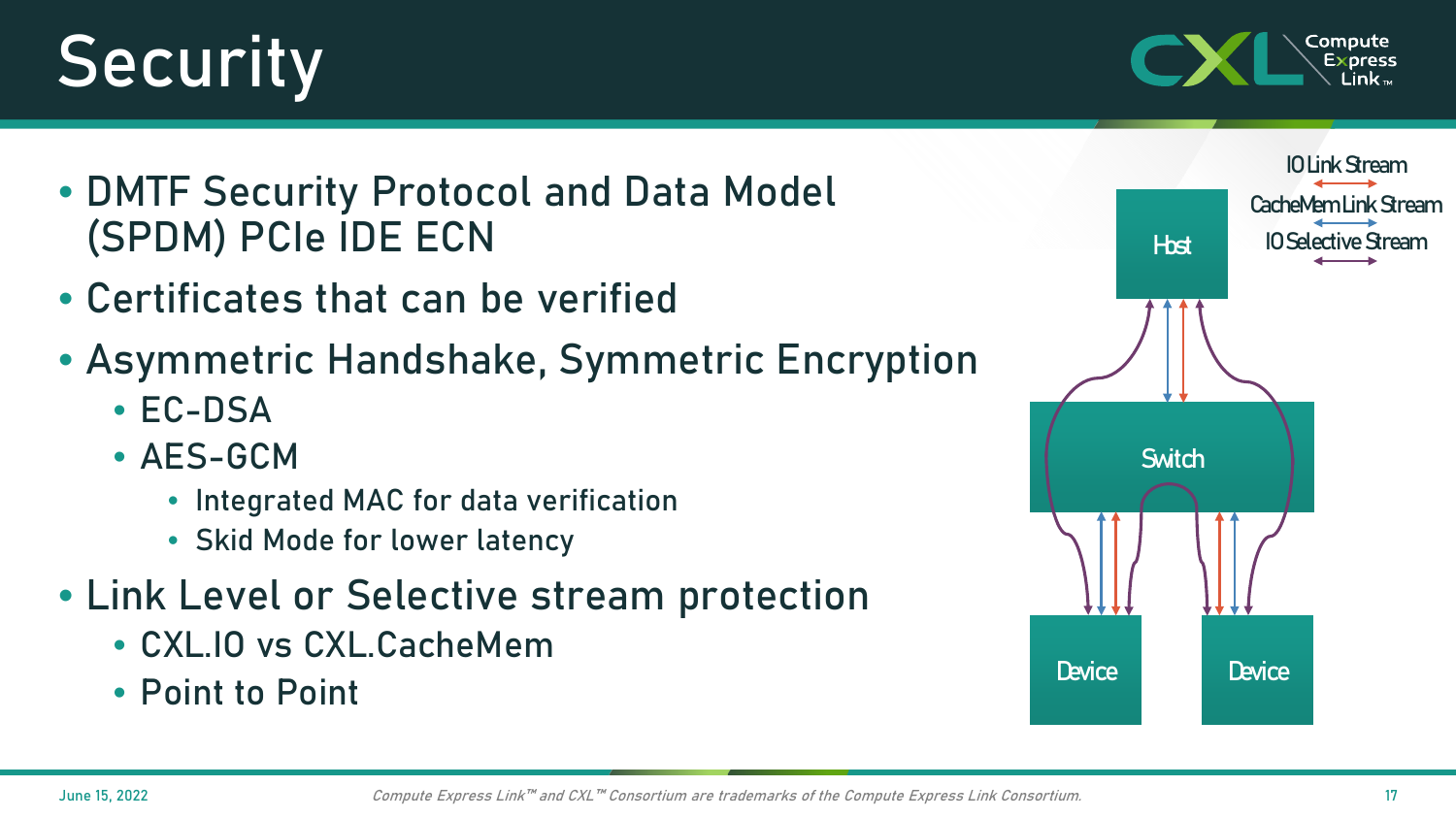# Memory Interleaving

- Memory Interleaving groups
- Configurable
	- On address bits 14-8
	- granularity of 256B-16KB
	- Up to 16\* way
	- Latency grouping
	- Cross Host Interleaving



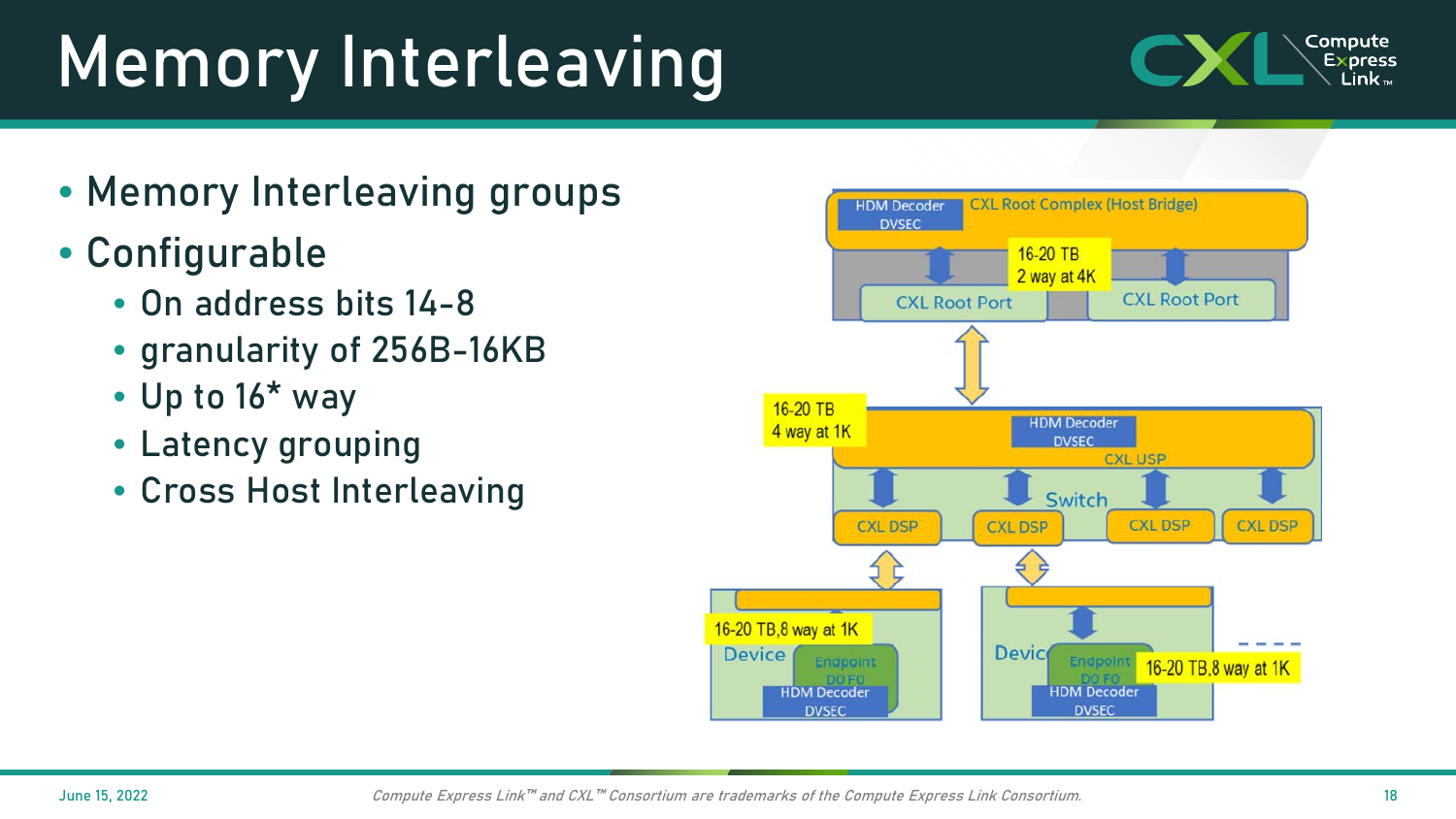# Major Topics not Covered



- Speculative Reads
- RCIEP vs DVSEC mapping
- Global Persistent Flush (GPF) + PMEM Support
- Power Budgeting
- Enhanced Error Handling + Isolation
	- Security violations
	- Surprise link down
- Skid Mode
- Link QoS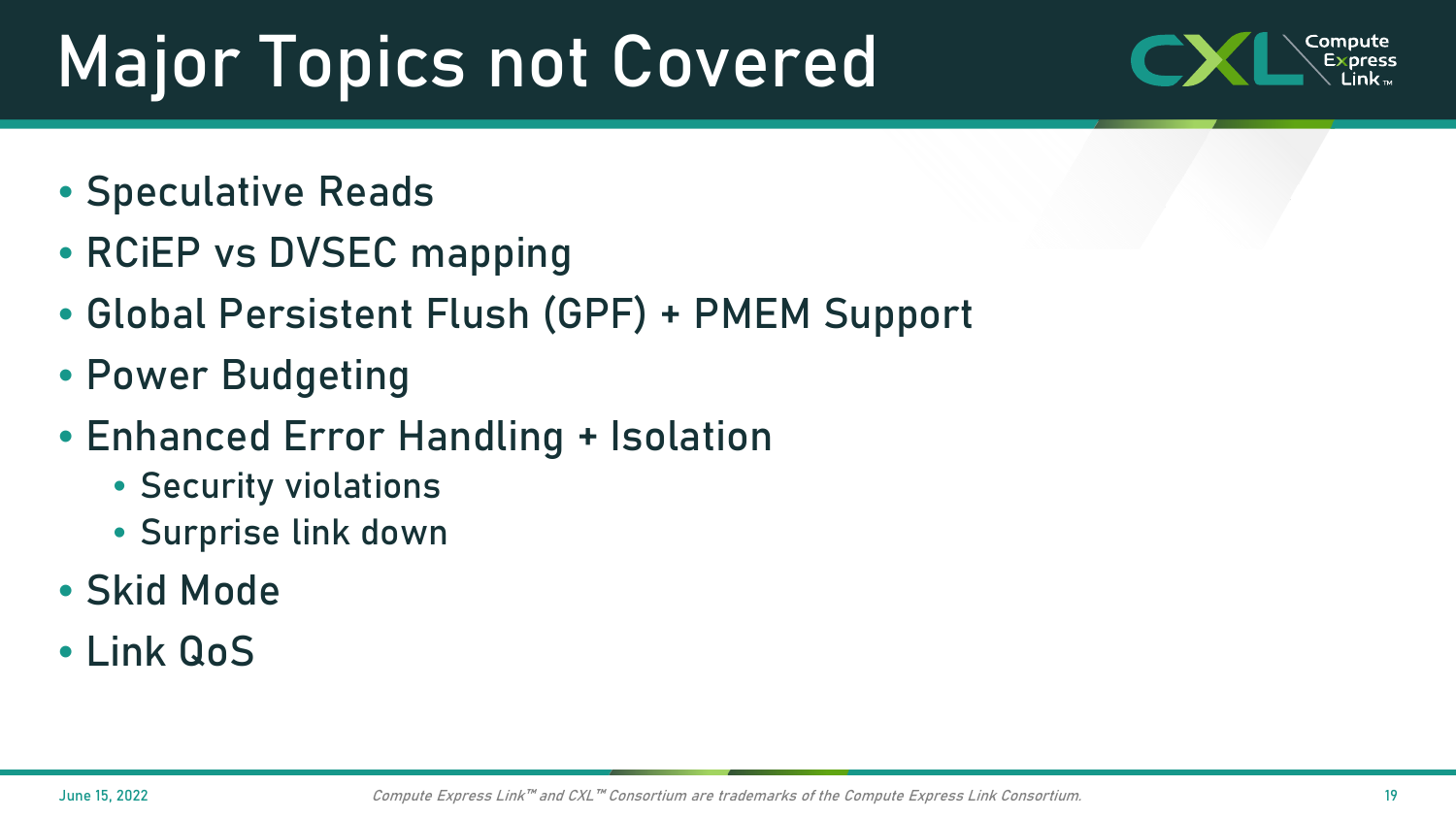



- CXL represents a major change in server architecture.
- CXL 1.1 enables device-level memory expansion and coherent acceleration modes.
- CXL 2.0 augments CXL 1.1 with enhanced fanout support and a variety of additional features (some of which were reviewed in this webinar).
- CXL supporting platforms are due later this year.
- With CXL enabled applications around the corner, novel mechanisms efficiently utilizing vast scales of resources will enable a whole new world of compute.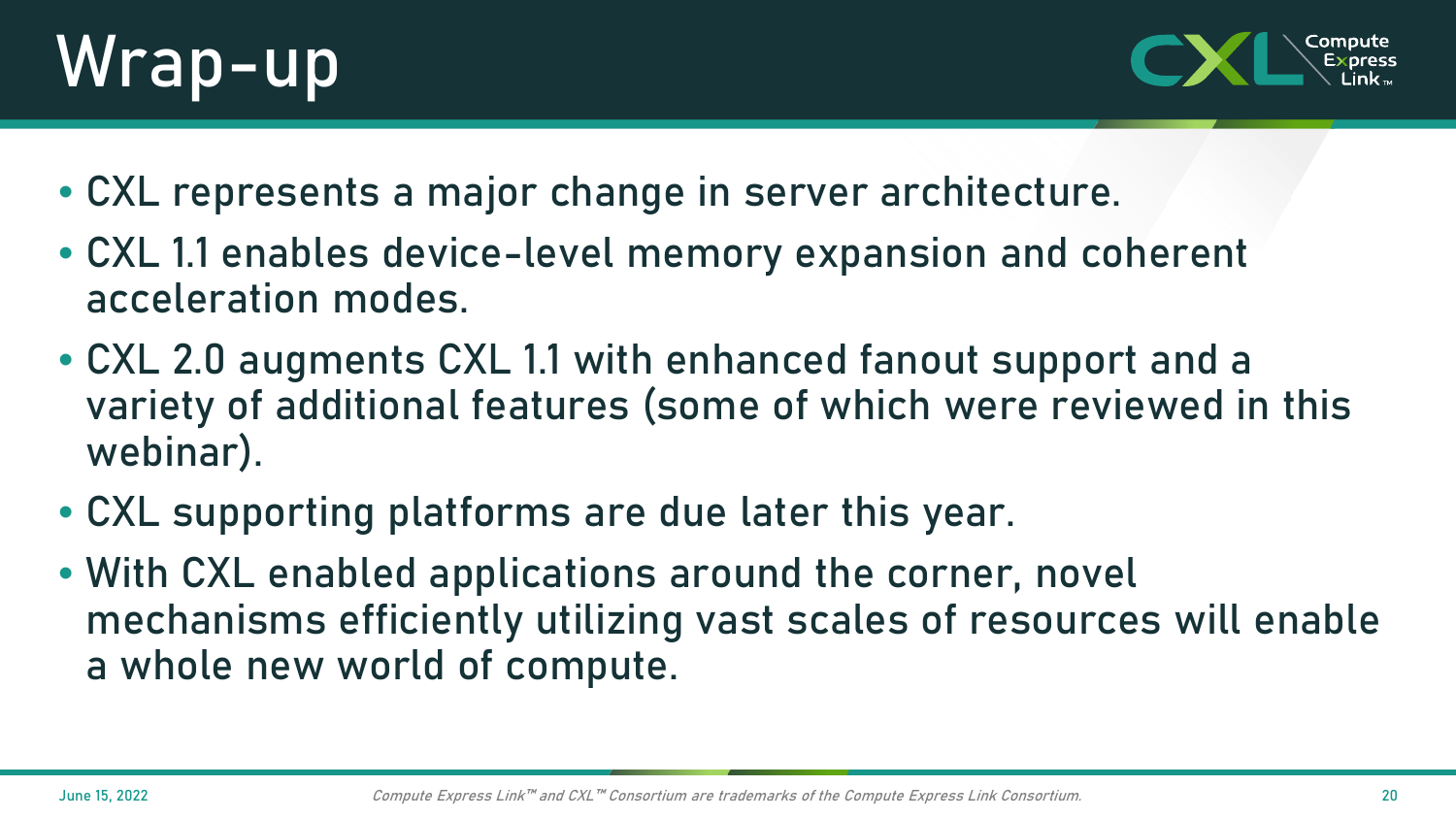

## Q&A

Please share your questions in the Question Box